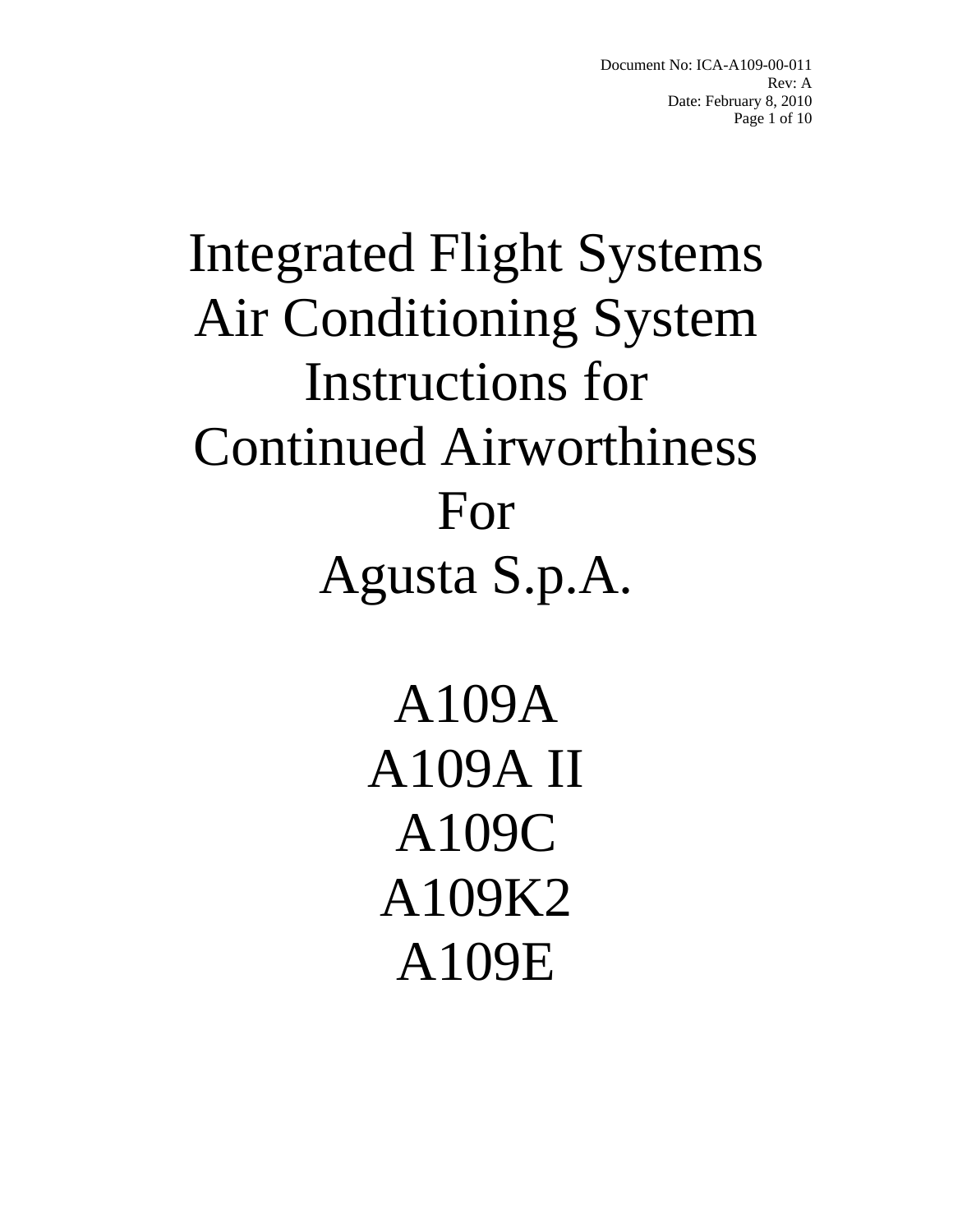Document No: ICA-A109-00-011 Rev: A Date: February 8, 2010 Page 2 of 10

## *RECORD OF REVISIONS*

| Revision | Description                                                | Date     | Approval   |
|----------|------------------------------------------------------------|----------|------------|
| IR       | <b>Initial Release</b>                                     | 11/01/08 | L. Aday    |
| A        | Added A109A model. Clarified oil charging<br>instructions. | 02/08/10 | L. Hufford |
|          |                                                            |          |            |
|          |                                                            |          |            |
|          |                                                            |          |            |

|                | <b>REVISION</b> | <b>DATE</b> |
|----------------|-----------------|-------------|
| <b>PAGE</b>    |                 |             |
|                | Α               | 02/08/10    |
| $\overline{2}$ | Α               | 02/08/10    |
| 3              | A               | 02/08/10    |
| 4              | Α               | 02/08/10    |
| 5              | Α               | 02/08/10    |
| 6              | A               | 02/08/10    |
|                | A               | 02/08/10    |
| 8              | A               | 02/08/10    |
| 9              | A               | 02/08/10    |
| 10             |                 | 02/08/10    |

## *LIST OF EFFECTIVE PAGES*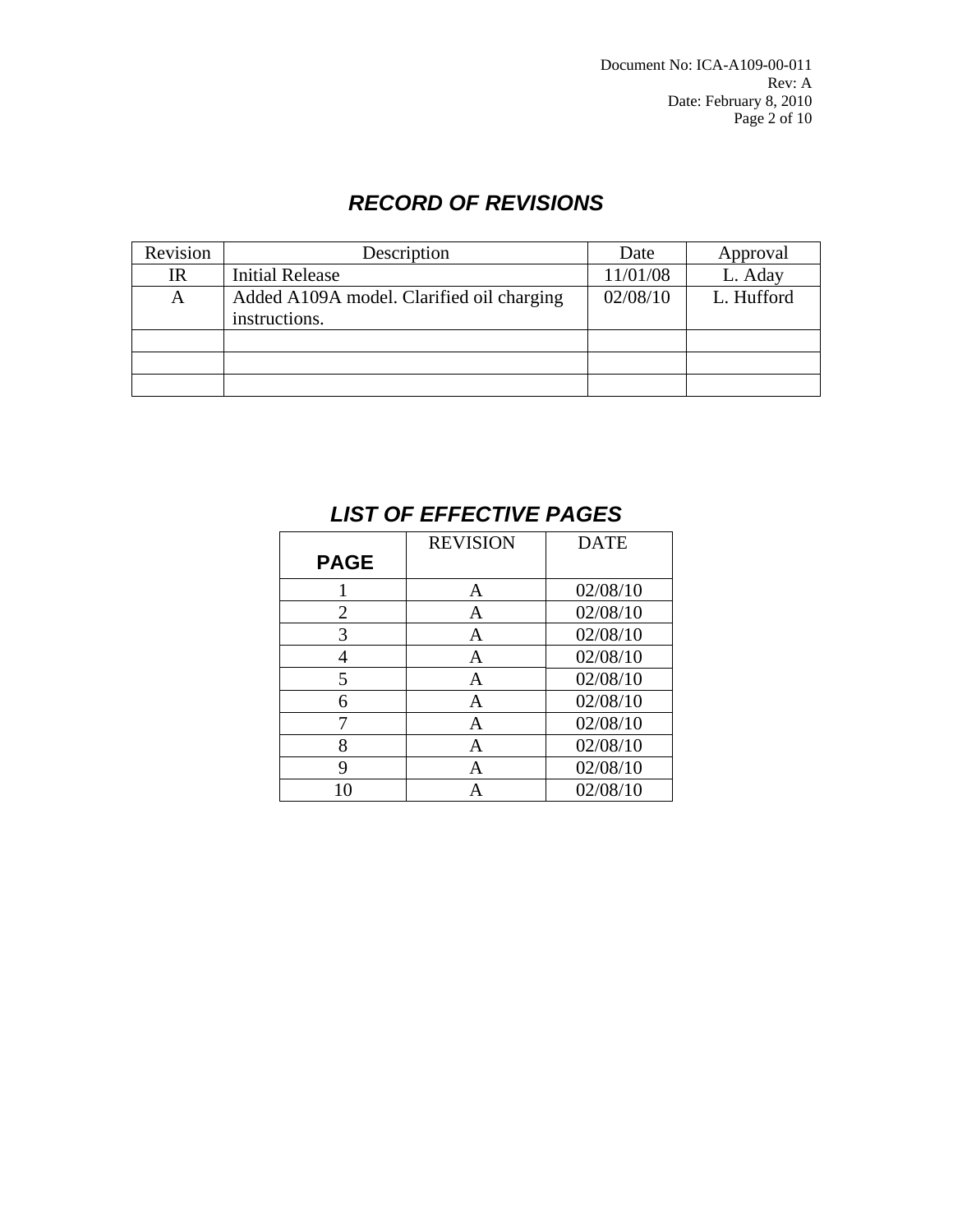Document No: ICA-A109-00-011 Rev: A Date: February 8, 2010 Page 3 of 10

## INSTRUCTIONS FOR CONTINUED AIRWORTHINESS FOR INTEGRATED FLIGHT SYSTEMS AGUSTA S.p.A. A109, A109A, A109A II, A109C, A109K2, AND A109E AIR CONDITIONING SYSTEM

Aircraft Make: Agusta S.p.A

Aircraft Model: A109A, A109A II, A109C, A109K2, A109E

- **1. Introduction:** Kit #109-00-011 is applicable to the specified models of the Agusta A109 series helicopter. It is a system utilizing R-134a (non-CFC type) refrigerant. This kit is compatible with utility, corporate, and EMS configurations. An Integrated Flight Systems unit is designated to be as maintenance free as possible. It incorporates in the design components that have proven themselves to be highly reliable.
- **2. Description:** The Integrated Flight Systems (IFS) Air Conditioning System is a vapor cycle system using R134a as the refrigerant. The compressor uses an IFS bracket attached to mounting points on the transmission case. A single evaporator is used for this system, mounted on the cabin roof in the "doghouse". Dual 24-volt fan motors are used to circulate the cabin and cockpit air through the evaporator. Air distribution is accomplished through the ducts in the cabin. The ducts are equipped with directional valves. The condenser is also mounted on the cabin roof in the "doghouse". Dual 24-volt fan motors also circulate air through the condenser. The air enters through the intake screen in a scoop on the aircraft.

The system is activated by an On/Off switch in the pilot's compartment and a selector switch to provide high or low air velocity distribution options.

**3. Operation:** The air conditioning installation consists of a belt driven vapor cycle air-conditioning system using R-134a as the refrigerant. The air conditioning system provides for cabin and cockpit comfort during all operations, both on the ground and in flight. During ground operations when the engines are running, cooling may be provided. Controls for the air conditioning system are located on the switch panel in the cabin overhead. Three switches are provided. The Master Control Selector consists of a toggle type switch, with a Placard labeled "A/C", "OFF", and "FAN". Selecting the "A/C" position turns on the system's evaporator fan, condenser blower, and belt driven compressor. The second toggle switch is "HIGH", "LOW" evaporator fan speed selection for the forward cockpit. An Aft Rocker type switch is provided for Cabin Fan Speed Control and is labeled "HI", "LOW".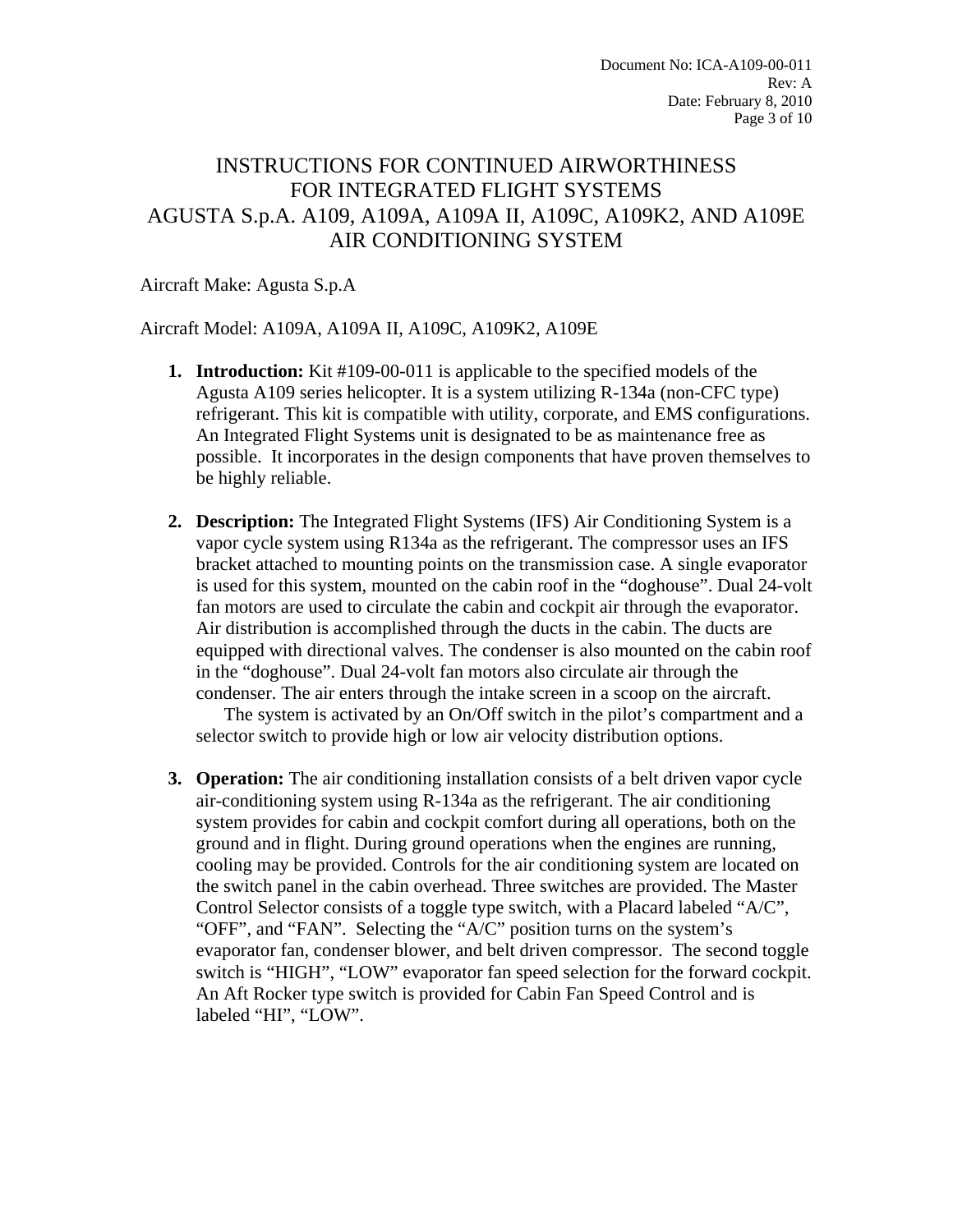- **4. Servicing Information:** All components are readily accessible for inspection or servicing. Major components are accessed as follows:
	- A. Compressor: Remove transmission cowling in accordance with the Agusta Maintenance Manual.
	- B. Condenser/Condenser Blower: Remove "doghouse" in accordance with Agusta Maintenance Manual.
	- C. Evaporator/Evaporator Blower: Remove "doghouse" in accordance with Agusta Maintenance Manual.
	- D. Service Ports/Sight Glass: Open "doghouse" right side service door..

Charging Refrigerant (R-134a) Into System:

- **A. The refrigerant used in this system is R-134a and no other refrigerant is to be considered.** Normal safety practices, such as wearing of gloves and the use of goggles should be utilized.
- **B.** Charging of the system is a simple procedure whether on initial or recharging after leakage repair. A set of refrigerant gauges with a minimum of three hoses should be connected to the high side and low side service ports provided.
- **C.** The sight glass is located in the #6 line in the "doghouse" on the cabin roof.
- **D.** Charge the system in accordance with the procedures outlined in the IFS Maintenance Manual Document Number MM-109-00-011.
- Oil Charging: R-134a Refrigerant
	- **A.** Prior to the use of R-134a refrigerant, R-12 refrigerant was used in all IFS systems. **The PROPERTIES OF R-134a REFRIGERANT AND THE VARIOUS TYPES OF OIL USED WITH THIS REFRIGERANT ARE COMPLETELY DIFFERENT.**
	- **B.** The Sanden compressor uses 4 oz. of 500 viscosity "ESTER" type oil **(yellow label). No other type oil can be utilized. Do not add additional oil if replacing a compressor in an existing system.**
	- **C.** Charge the system in accordance with the procedures outlined in the IFS Maintenance Manual Document Number MM-109-00-011.

Initial Charging:

**A.** Charge the system in accordance with the procedures outlined in the IFS Maintenance Manual Document Number MM-109-00-011.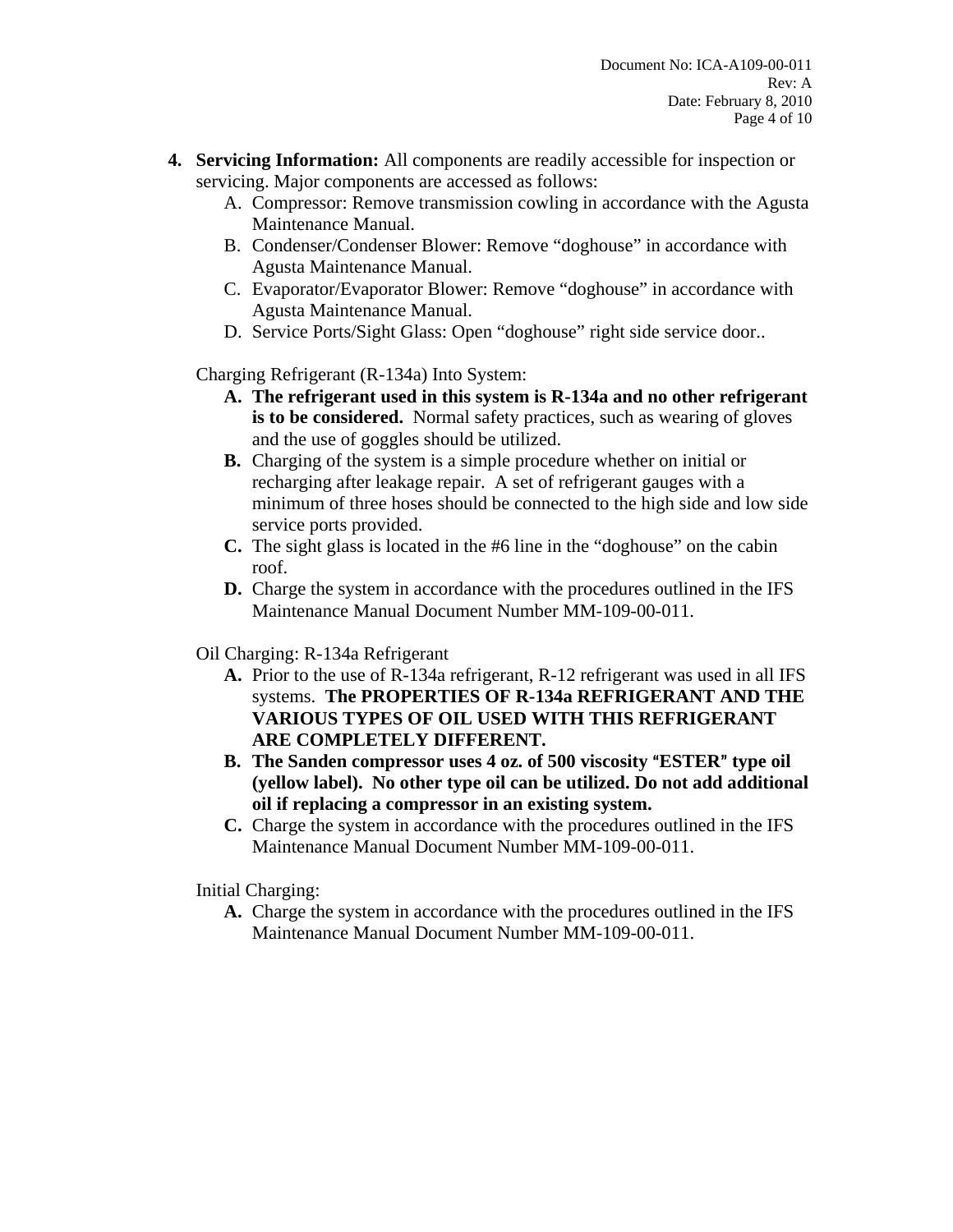Adding R-134a Refrigerant to System:

- **A.** If the system is found to be completely empty of R-134a, a set of charging gauges should be connected to both high and low side service ports and to a cylinder of R-134a. Purge the charging hoses from the cylinder to the service ports with R-134a vapor. Open both the low and high side charging valves and allow pressure from the cylinder to equalize through the system until at least 50 PSI is noted. Utilizing an electronic leak detector, check all fittings on the system to determine the point of leakage. Any fitting indicating an oily or dirty condition is a prime suspect.
- **B.** Service the system in accordance with the procedures outlined in the IFS Maintenance Manual Document Number MM-109-00-011.
- **5. Maintenance Instructions:** An Integrated Flight Systems unit is designed to be as maintenance free as possible. It incorporates design components that have proven themselves to be highly reliable. It is suggested that at each periodic inspection, whether at 50 or 100 hour intervals, at least a visual inspection be accomplished to the following items; to fulfill with inspection criteria per Appendix D, Far-43: Para A, Para B, 2, Para C, 1, 7, Para D, 2, 7, 9, and Para F, G, I, 2, 3, J.
	- A. Compressor
	- B. Compressor Clutch Bearing
	- C. Compressor Mount
	- D. Refrigerant Hose and Fittings
	- E. Evaporator Fan and Mounting
	- F. Condenser Blower and Mounting
	- G. Condense/Evaporator Coils
	- H. Wiring

Compressor:

- i) In addition to the above inspection, the compressor should be inspected for a true turning and free clutch. One mechanic should turn the main rotor blade while another observes the belt and clutch faceplate. Turn system to A/C and check magnetic operation of clutch plate. An independent #14 wire may be necessary from the compressor to an airframe ground in order to ensure that the clutch engages in a positive manner.
- ii) If clutch plate and pulley show signs of excessive heat, replace clutch pulley assembly, bearing, and coil.
- iii) The compressor mounts should be inspected for possible cracks, deterioration and that all bolts are firmly attached.
- iv) Check condition of belt. Inspect for cracks, deterioration, separation, worn or flat spots. Change belt whenever any of these conditions exist or one thousand hours, which ever comes first.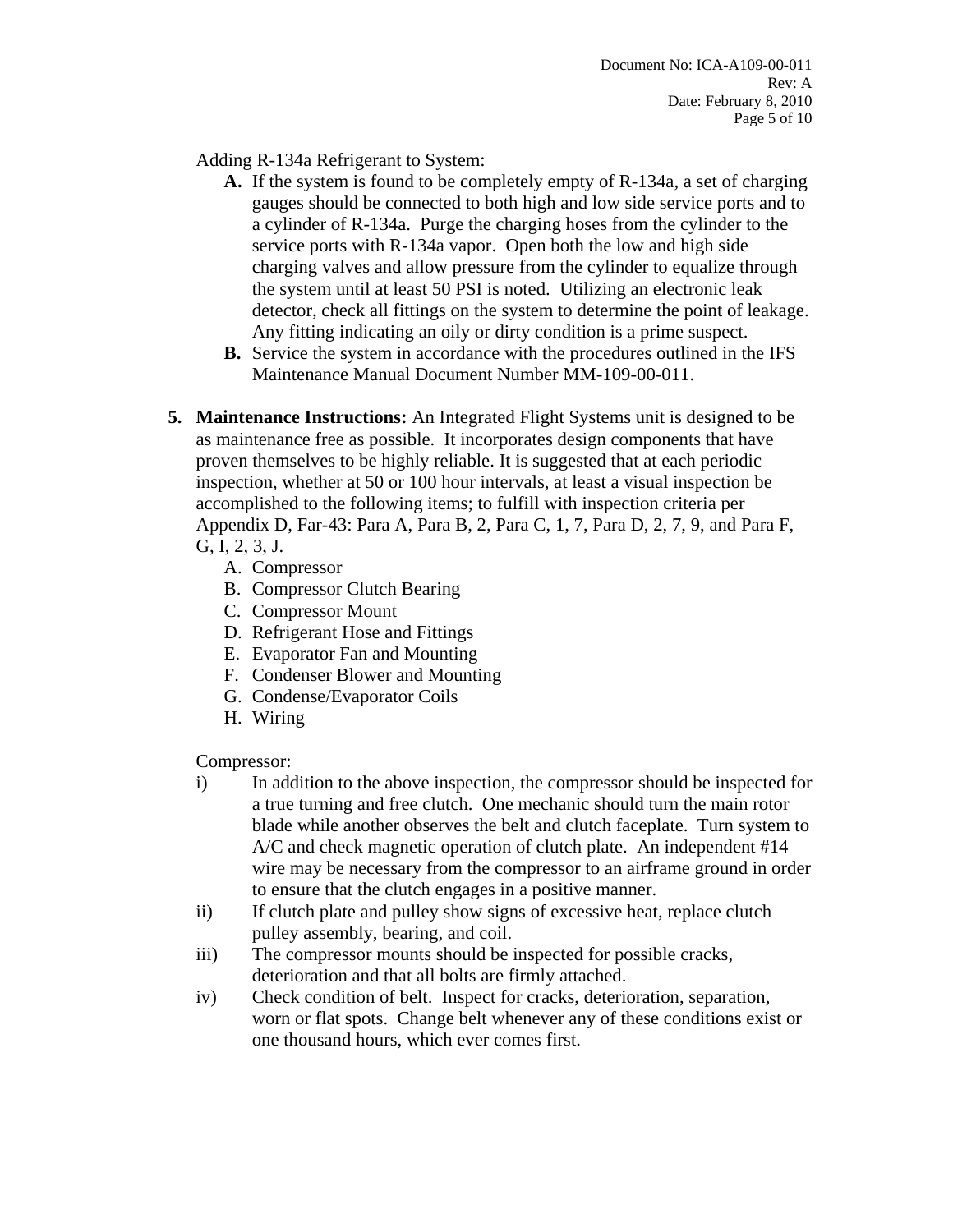Hoses:

i) Inspect hoses for general condition, cuts or swelling. Replace as required. Check security of clamps and anti-chaff material.

Evaporator:

- i) The evaporator blower motors are a permanent magnetic type. No repair is recommended other than replacement of the brushes. Unit should be returned to IFS for overhaul. If brush height is 5/16" or less, replace. Inspect every 400 hours.
- ii) NOTE: TAKE CARE WHEN INSTALLING BRUSHES THAT BRAIDED POSITIVE LEAD DOES NOT CONTACT HOUSING, CAUSING SHORT.
- $\overline{ii}$  Run the evaporator blowers in the "FAN" position and perform visual inspection of the assembly to see that foreign materials have not been ingested into the blowers, which might cause blade damage. The blowers should also be run at the various speeds available to check motor operation.

#### Condenser:

- i) Either four (4) or two (2) brushes are located under caps on each side of the motor. Inspect brushes every 400 hours for wear. If brush length is 5/16" or less, replace brush.
- ii) NOTE: TAKE CARE WHEN INSTALLING BRUSHES THAT BRAIDED POSITIVE LEAD DOES NOT CONTACT HOUSING, CAUSING SHORT.
- iii) The fins of the condenser coil as well as the evaporator coil should be checked for cleanliness and that they are straight. If damage has occurred to the fins, a fin comb should be utilized to put them in like new condition.

### **6. Troubleshooting Information:**

General:

- A. Should the system not perform as expected, either because of unreasonably erratic pressure readings, total lack of cooling or reduced cooling, it will be necessary to use the trouble shooting procedures outlined in the IFS Maintenance Manual Document Number MM-109-00- 011.
- B. The high and low-pressure switches should be checked if electrical power is lost to the compressor clutch. The Low Pressure Switch is in series, and should be checked from its electrical source, which is the 50-amp condenser blower circuit breaker.
- C. Always check system R-134a pressure first, as leaking unit may have caused the low-pressure switch to open. This switch is set to open at 8 PSI and close at 22 PSI.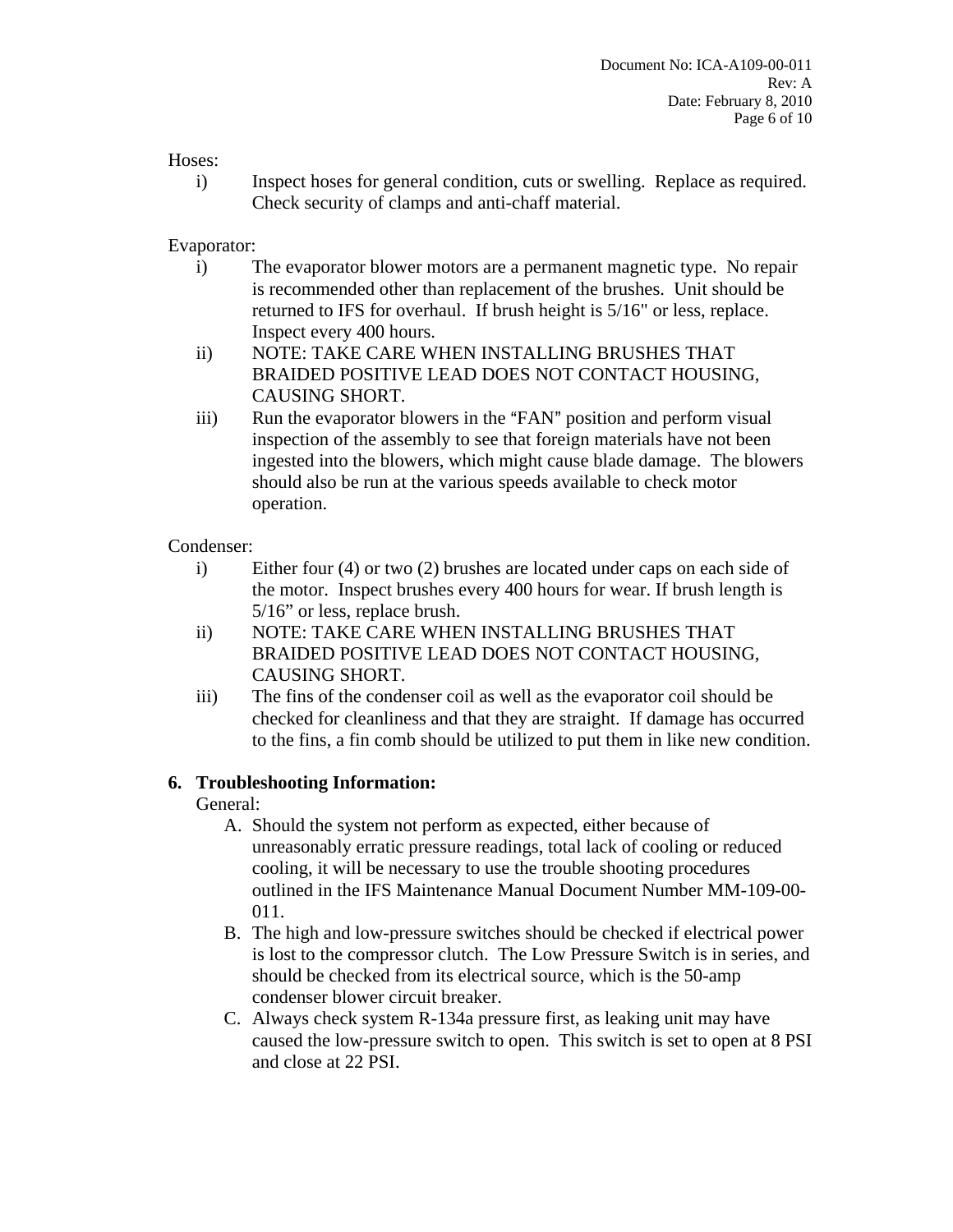- D. The High Pressure Switch is connected to a one amp circuit breaker that controls the compressor and condenser fans. If the High Pressure Switch is activated, it will open the 1 amp circuit breaker, interrupting power to both the compressor clutch and the condenser blowers. The system will not come on until the one amp circuit breaker is reset.
- E. Failure of the condenser blower or coil blockage could result in high side pressure switch opening. Both switches are designed to reset automatically.
- F. **NOTE**: Internal blockage of the high-pressure side of the refrigerant system can cause a very low-pressure reading at the "low side" service gage and may also cause a low-pressure reading at the "high side" service gage. This can occur when either (or both) of the two (2) expansion valves in the system closes or when the receiver/drier becomes clogged.

#### Compressor:

- A. The compressor installed is manufactured by Sanden International.
- B. A copy of Sanden Service Manual can be found on the Sanden website at www.sanden.com.
- C. No maintenance, other than "clutch bearing" or "coil replacement" should be attempted in the field.

#### Evaporator:

- A. If the evaporator blower fails to run, confirm that the Aircraft Master Switch is in the "ON" position and the Air Conditioning control Switch is placed in the "FAN" position. If the fan/blower still does not run, determine that electrical power is available to the aircraft from an outside power source, such as a GPU or the aircraft power source. If power is available, it will be necessary to test with a voltmeter that electrical power is being supplied directly to the motor by the appropriate wire. If power is being supplied, and the motor is properly grounded, then it can be assumed that the motor has failed.
- B. On the blower, P/N 490029, the blower may be disassembled to allow removal of the motor, P/N 050052-1. The motor may be obtained from Integrated Flight Systems and installed in accordance with the procedures outlined in the IFS Maintenance Manual Document Number MM-109-00- 011.

### Condenser:

- A. The condenser blowers may be checked by placing the Aircraft Master Switch "ON" and then placing the Air Conditioning Control Switch to the "A/C" position and the override switch "ON". If the 50-amp circuit breaker is not open, then power should be supplied directly to the condenser blowers, which are mounted on the condenser assembly.
- B. If air is not being exhausted, a voltmeter should be utilized to determine if the power is being supplied through the switch and relay to the appropriate wire. Check that all electrical terminals are secure and that power is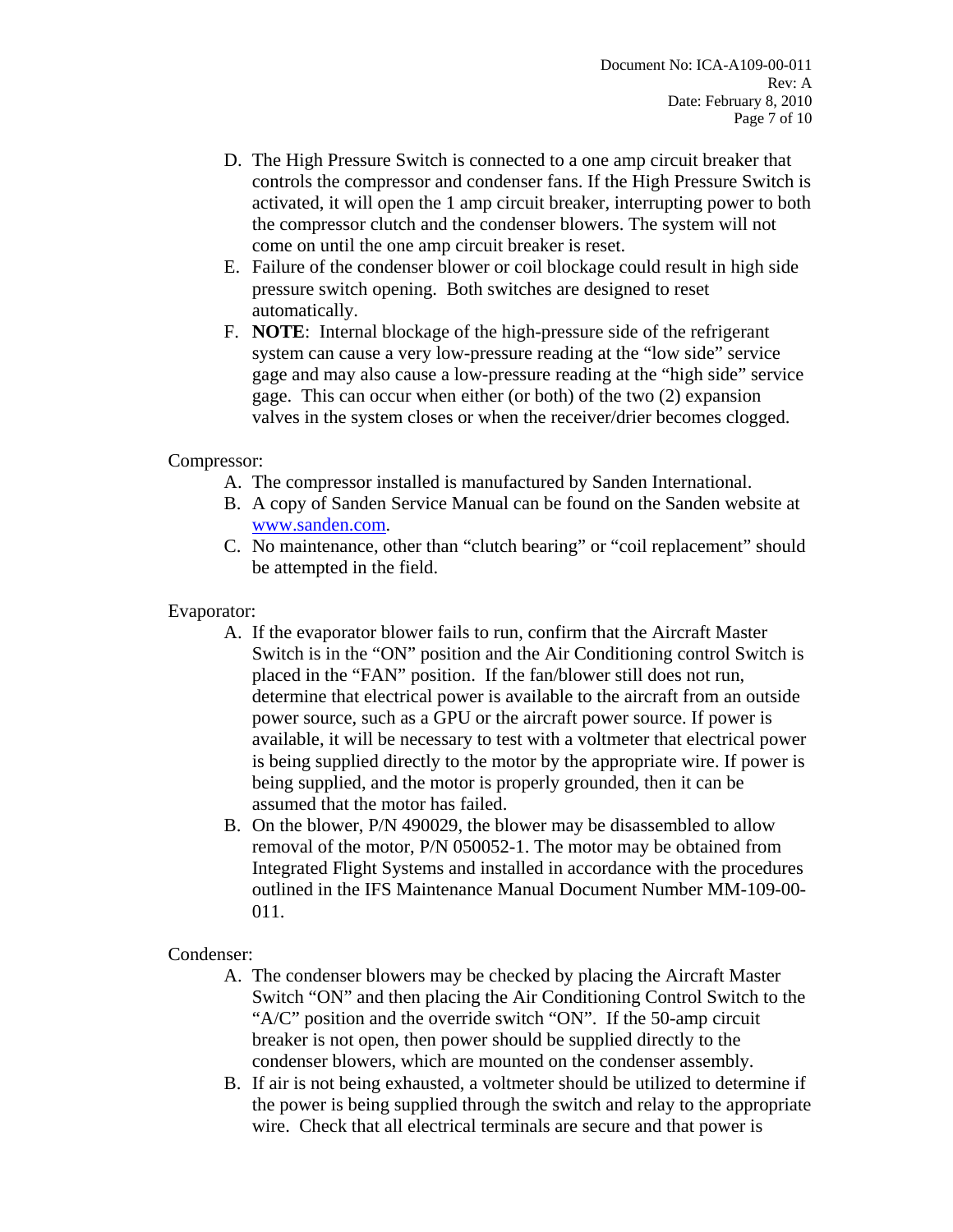directed to the motor's terminals. Inspect ground. If it is determined that the motor has failed, the screws holding the blower assembly in place should be removed. The blower assembly must be removed as an entire assembly and replaced in accordance with the procedures outlined in the IFS Maintenance Manual Document Number MM-109-00-011.

Receiver/Drier:

- A. The receiver/drier may be replaced, if required, by discharging the R-134a from the system through a refrigerant hose or set of charging gauges. Again, all R-134a refrigerants **MUST BE CAPTURED**. Normally, the receiver/drier will not need replacement unless one of two factors is present:
	- i) The system has been left open for sometime and may be contaminated by air and/or moisture.
	- ii) The receiver/drier has become plugged which is evident by a large temperature differential on either side of the receiver/drier. Normally, the liquid line to and from it would be of approximately equal temperature and will be quite warm. IF one side is relatively warm and the other side is very cool or attempts to frost, then blockage of the receiver/drier has been determined. The receiver/drier should be removed and a new one installed in its place. The P/N is 090016-5 ("O" ring type). The charging instructions should be followed in recharging the system.

Expansion Valve:

- A. The Expansion Valve is of "O" ring type, P/N 090002-"O".
- B. NOTE: THE EXPANSION VALVE OF THE ABOVE PART NUMBER CONTAINS A "CHARGE" IN THE HEAD OF THE VALVE, CONTAINING R-134A.
- C. It is EXTREMELY IMPORTANT that the sensing bulb be clamped tightly to the suction return line in the same manner as removed. Also, the line is to be clean, so good contact takes place between the sensing bulb and the line. This area must be re-insulated as in the original manner. Leak test and recharge in accordance with the procedures outlined in the IFS Maintenance Manual Document Number MM-109-00-011 and applicable sections of this Document.

Hoses:

A. Nylon "barrier type" hoses with "Bubble" crimped ferrules are utilized with "O" ring fittings. They are found at all fitting locations and should be inspected for security, crimped fitting for leakage, and obvious defects.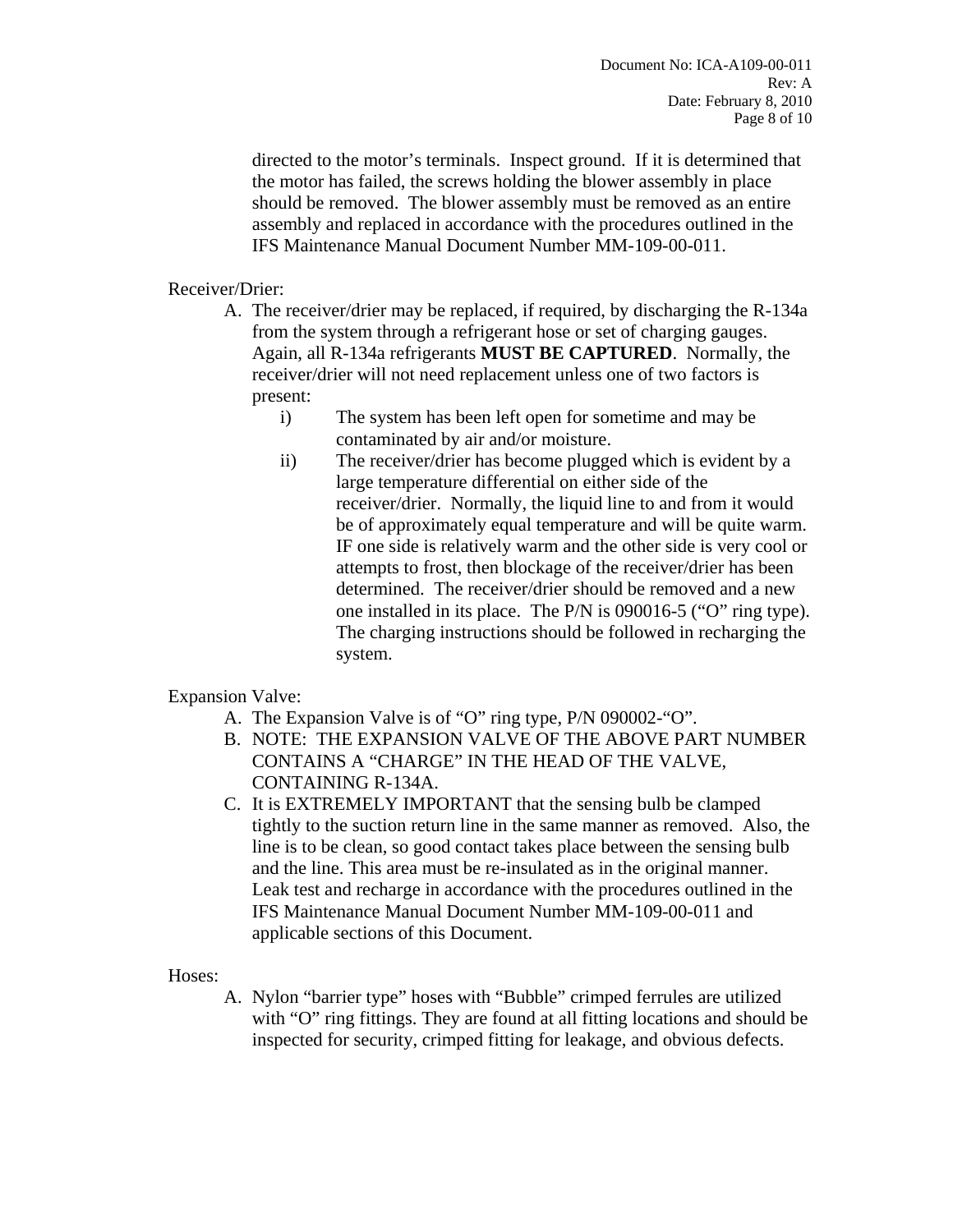Low Pressure Switch:

A. This switch is a non-adjustable type (normally open) and is located in the transmission compartment near the evaporator. P/N 050107 (set at 7 PSI out, 22 PSI in) is utilized. The switch will automatically reset to the closed position as soon as pressure is applied in PSI, greater than the cutin point.

High Pressure Switch:

A. High-pressure switch is identified under P/N 090004. It is also located in the transmission compartment near the evaporator. It is a "normally closed" switch, which "opens" on a rise in pressure that exceeds the switches upper limit. Once the pressure has been reduced below the switches upper design point, it will again close, automatically.

System Operation Limitations:

- A. Below 60 degrees Fahrenheit, it may be found that the air conditioning compressor will not come on line and remain in operation. This is due to that fact that coolness of the air available across the condenser does not allow the refrigerant system to maintain sufficient low side pressure to keep the safety low-pressure switch from tripping the compressor "off line". The system should not be operated in temperatures below 66°F, except for re-circulation of air only.
- **7. Removal and Replacement Information:** The Integrated Flight Systems Air Conditioning Kit Part Number A109-00-011 is installed and removed in accordance with Installation Instructions Document Number IM-A109-00-011. If an older IFS system is installed (prior to 2008), conversion kit P/N A109-00-505 is required to bring system up to date to current approved configuration. The installation and removal of this conversion is accomplished in accordance with Installation Instructions Document Number IM-A109-00-505.